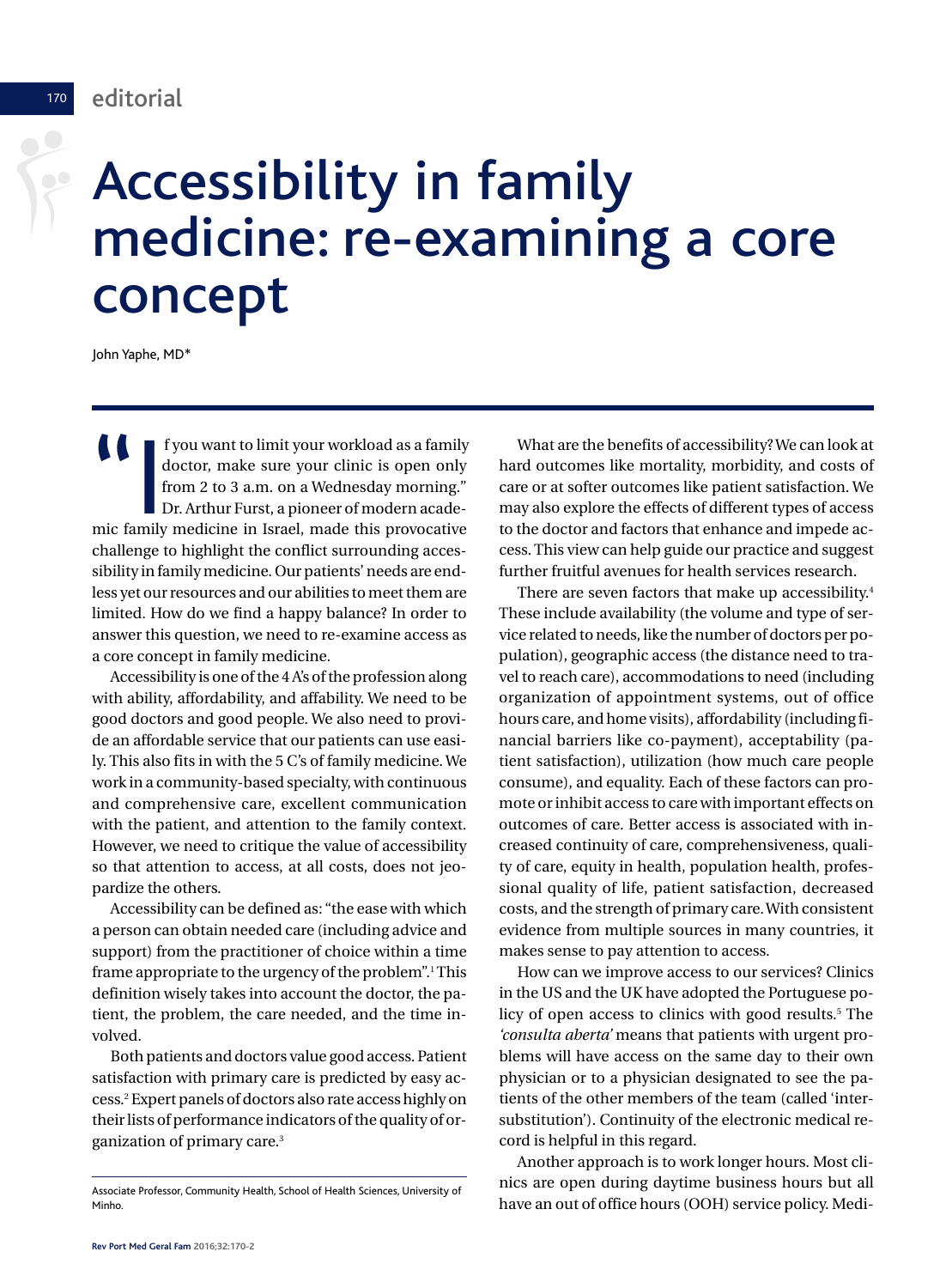cine is a 24-hour a day affair. This is especially important for younger, working patients with long commuting times to work who feel that they have poorer access to general practice services.6 Out of office hours services are important because they have been shown to decrease unnecessary emergency room visits and hence hospital admissions.We showed how 24-hour access to the same physician over time significantly reduced hospital admission rates from a general practice, especially for infants and the elderly. 7

However it is not just any OOH service that will do. Patients prefer to see their own doctor, or members of the medical care team that they know, if they need to use night or weekend services. <sup>8</sup> Some patients value continuity over rapid access. They prefer to see their own doctor for routine care of chronic conditions, though anyone will do in an emergency. 9While patients may define their need for some care as 'urgent', an analysis of the content of these visits shows that familiar conditions are represented, largely acute respiratory infections and common musculoskeletal complaints. 10

Technology, both simple and complex, can improve access to care and clinical outcomes. Medical care by telephone has been well-studied. Bunn showed that 50% of calls to the doctor can be effectively managed on the phone alone and that the telephone can reduce the number of office visits. <sup>11</sup> The quality of telephone caremaybenoworse thanoffice care.Telephone review of asthma patients can increase access because more people are assessed with shorter consultation times. There are no differences in clinical outcomes or satisfaction between those followed in the office or by phone. 12

Effective telephone triage by an experienced health professional has been shown to reduce visiting rates to after hours' services but patients are often dissatisfied with telephone contact. <sup>13</sup> This is especially true if telephone triage is seen as a barrier to seeing the physician.It may also be because telephone contacts may be more bio-medically oriented and less patient centered. 14

Telemedicine is the new frontier for increasing access to medical care through technology. In Northern Ontario in Canada, where long distances and a harsh climate in winterimpede access to medical care, telemedicine services with live video chat from studios in remote location with doctors in the South has been shown to improve access, clinical outcomes, and patient satisfaction. 15

The rising popularity of electronic communication between doctors and patients has given a boost to easy access. <sup>16</sup> Doctors using asynchronous communication like e-mail have the option of responding to a patient's request at a time and place that is convenient to them. The complete text of the exchange is recorded and can be integrated into the medical record. This form of communication has been found to be therapeutic if appropriate writing techniques are used. Payment systems need to take the value of this form of service into account.

Improving access to medical care is on both the public and the professional agenda. We need to devote more energy to demonstrating the benefits ofimproved access as well as investing in practical research to develop new methods to help patients get the care they need. Reports of studies of this nature will find a platform for publication in this journal.

#### **ACKNOWLEDGEMENT**

Thanks are due to Monica Granja for sharing her extensive collection of papers from a recent literature search on this subject.

#### **REFERENCES**

- 1. Haggerty J, Burge F, Lévesque JF, Gass D, Pineault R, Beaulieu MD, et al. Operational definitions of attributes of primary health care: consensus among Canadian experts.Ann Fam Med. 2007;5(4):336-44.
- 2. Altin SV, Stock S. Impact of health literacy, accessibility and coordination of care on patient's satisfaction with primary care in Germany. BMC Fam Pract. 2015;16(1):148. doi: 10.1186/s12875-015-0372-0
- 3. Barnsley J, Berta W, Cockerill R, MacPhail J, Vayda E. Identifying performance indicators for family practice: assessing levels of consensus. Can Fam Physician. 2005;51:700-1.
- 4. Kringos DS, Boerma WG, Hutchinson A, van der Zee J, Groenewegen PP. The breadth of primary care: a systematic literature review of its core dimensions. BMCHealth Serv Res. 2010;10:65. doi: 10.1186/1472- 6963-10-65
- 5. Solberg LI, Maciosek MV, Sperl-Hillen JM, Crain AL, Engebretson KI,Asplin BR, et al. Does improved access to care affect utilization and costs for patients with chronic conditions? Am J Manag Care. 2004;10(10):717-22.
- 6. Kontopantelis E, Roland M, Reeves D. Patient experience of access to primary care: identification of predictors in a national patient survey. BMC Fam Pract. 2010;11:61. doi: 10.1186/1471-2296-11-61
- 7. Furst A,Yaphe J. [Continuity of care and hospitalization rates: a survey from a rural family practice]. Harefuah. 1993;125(1-2):26-9. Hebrew